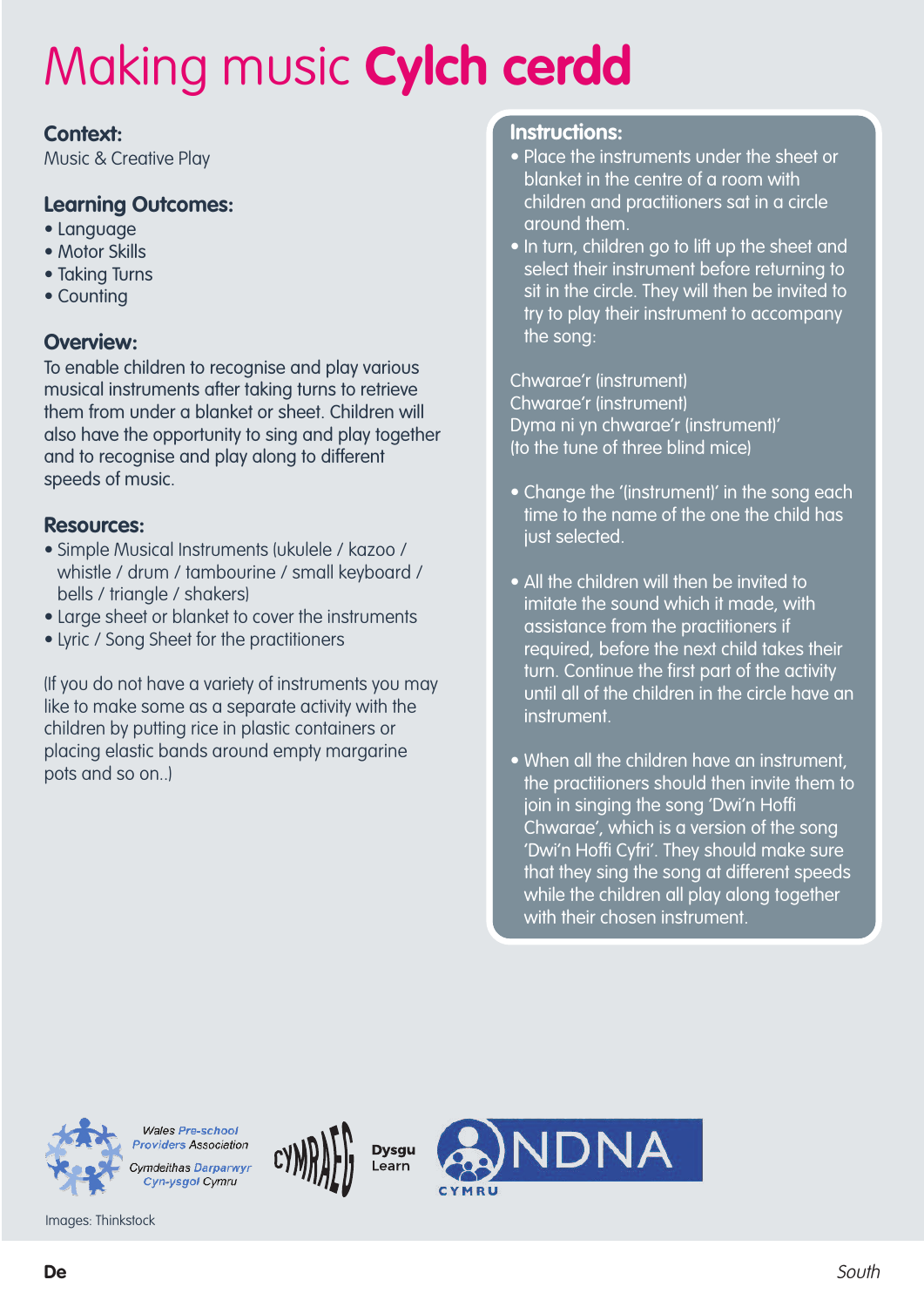## **Dialogue**

I wonder what's under the sheet? **Tybed beth sy o dan y flanced?**

Shall we find out? **Beth am weld?**

- ..... would you like to go first?
- **…. wyt ti eisiau mynd yn gynta?**
- **…. dych chi eisiau mynd yn gynta?**
- What's this?
- **• Beth yw hwn?**
- (Name of instrument), Well done!
- **• (Enw'r offeryn) Da iawn!**
- How about a song? (Sing the first song Playing the … Playing the … Here we are, Playing the ….)
- **• Beth am gân?**

Sing the song:- **Chwarae'r ……** (name the instrument)

**Chwarae'r ……..**(name the instrument) **Dyma ni'n chwarae'r ……**(name the instrument)

- Which sound does it make? … Well done!
- **• Pa sŵn mae'n wneud? … Da iawn!**
- Who's next?
- **• Pwy sy nesa?**
- Well done it looks great!
- **• Da iawn – mae'n edrych yn fendigedig!**

Repeat the above five phrases until all the children in the circle have had a go and have an instrument each **Ail-adroddwch y bum brawddeg uchod hyd nes bod pob plentyn yn y cylch wedi cael tro a chael offeryn.**

How about we sing another song? **Beth am ganu cân arall?**

Together this time! **Gyda'n gilydd tro hyn!**

#### I wonder what's under the sheet? **Canu'r gân:**

**Dw i'n hoffi chwarae, Dw i'n hoffi chwarae, Dw i'n hoffi chwarae, Chwarae fel hyn!**

**Dw i'n chwarae'n araf, Dw i'n chwarae'n araf, Dw i'n chwarae'n araf, Araf fel hyn!**

**Dw i'n chwarae'n gyflym, Dw i'n chwarae'n gyflym, Dw i'n chwarae'n gyflym, Chwarae fel hyn!**

**Dw i'n chwarae'n dawel/ddistaw Dw i'n chwarae'n dawel, Dw i'n chwarae'n dawel, Dawel fel hyn!**

> **Dw i'n chwarae'n swnllyd, Dw i'n chwarae'n swnllyd, Dw i'n chwarae'n swnllyd, Swnllyd fel hyn!**

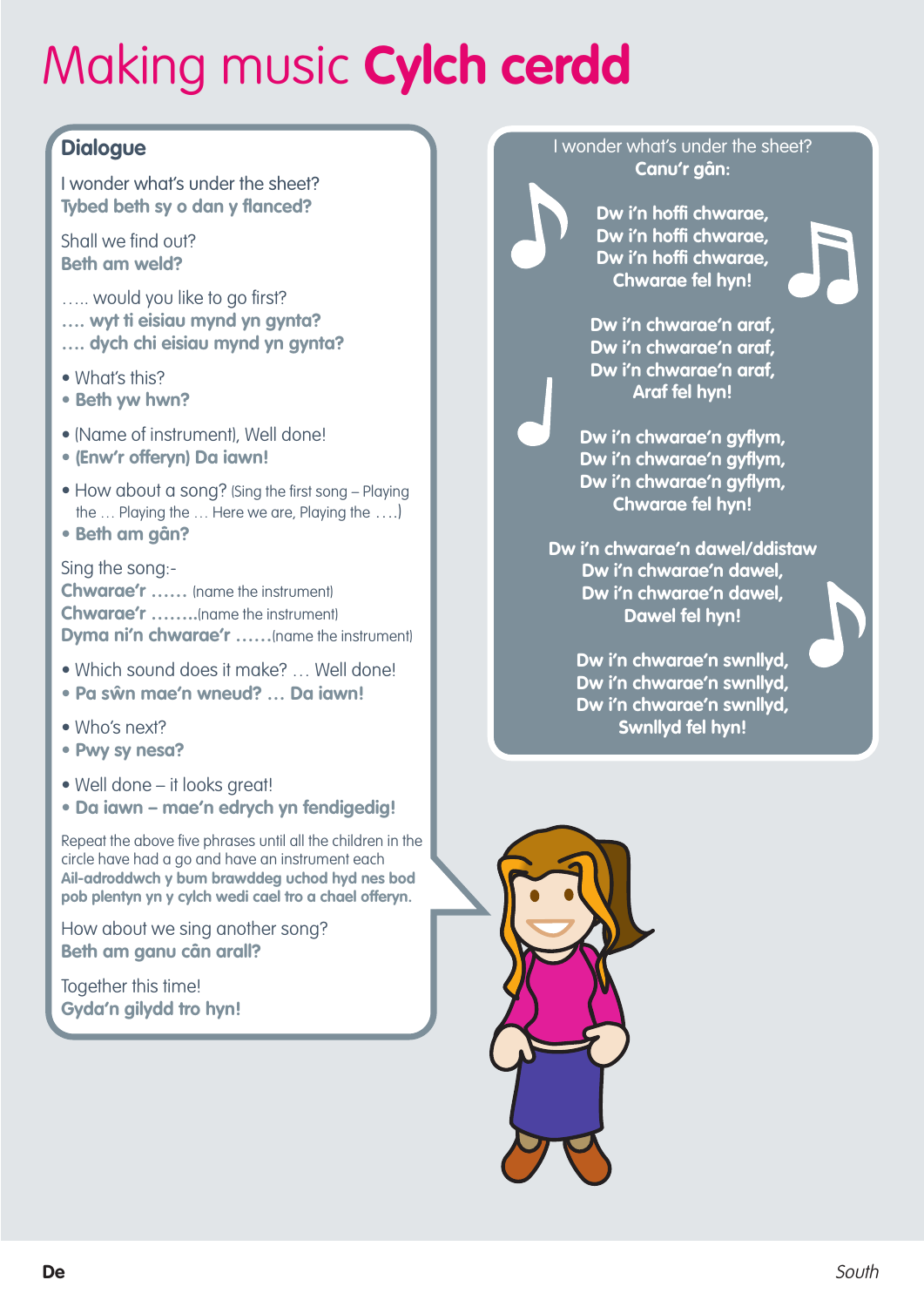## **Useful Vocabulary**

**Offeryn (Off-éhr-in) Instrument** 

**Canu (Kán-ee)** Sing (verb)

**Cân (Kahn)** Song

**Sŵn (Soon)** Sound

**Taro (Táh-roh)** Knock/beat (drum)

**Chwarae (Chooáre-ay)** Play

**Dw i'n hoffi (Doeen hóff-ee)** I like

**Dw i'n chwarae (Do-een Chooáre-ay)** I play

**Araf (Áhr-ahv)** Slow

**Cyflym (Kúghv-lym)** Fast

**Tawel / Distaw (Táh-well / Deést-ahw) Quiet** 

**Swnllyd (Swn-llid)** Noisy

**Uchel (Eech-ehl)** Loud

**Gwichlyd (Gweech-lid)** Squeaky

**Llyfn (Lleevn)** Smooth

**Caled (Káhl-ed)** Hard

**Meddal (Méh-thahl – 'the' as in 'this')** Soft

**Melys (Méh-lees)** Sweet

**Hyfryd/Neis (Húghv-reed - Néhees) Nice** 

**Da iawn! (Dah yahun!)** Well done!

**Pa un? (Pah een?)** Which?

**Pwy sy nesa? (Puy see néhss-ah?)** Who's next?















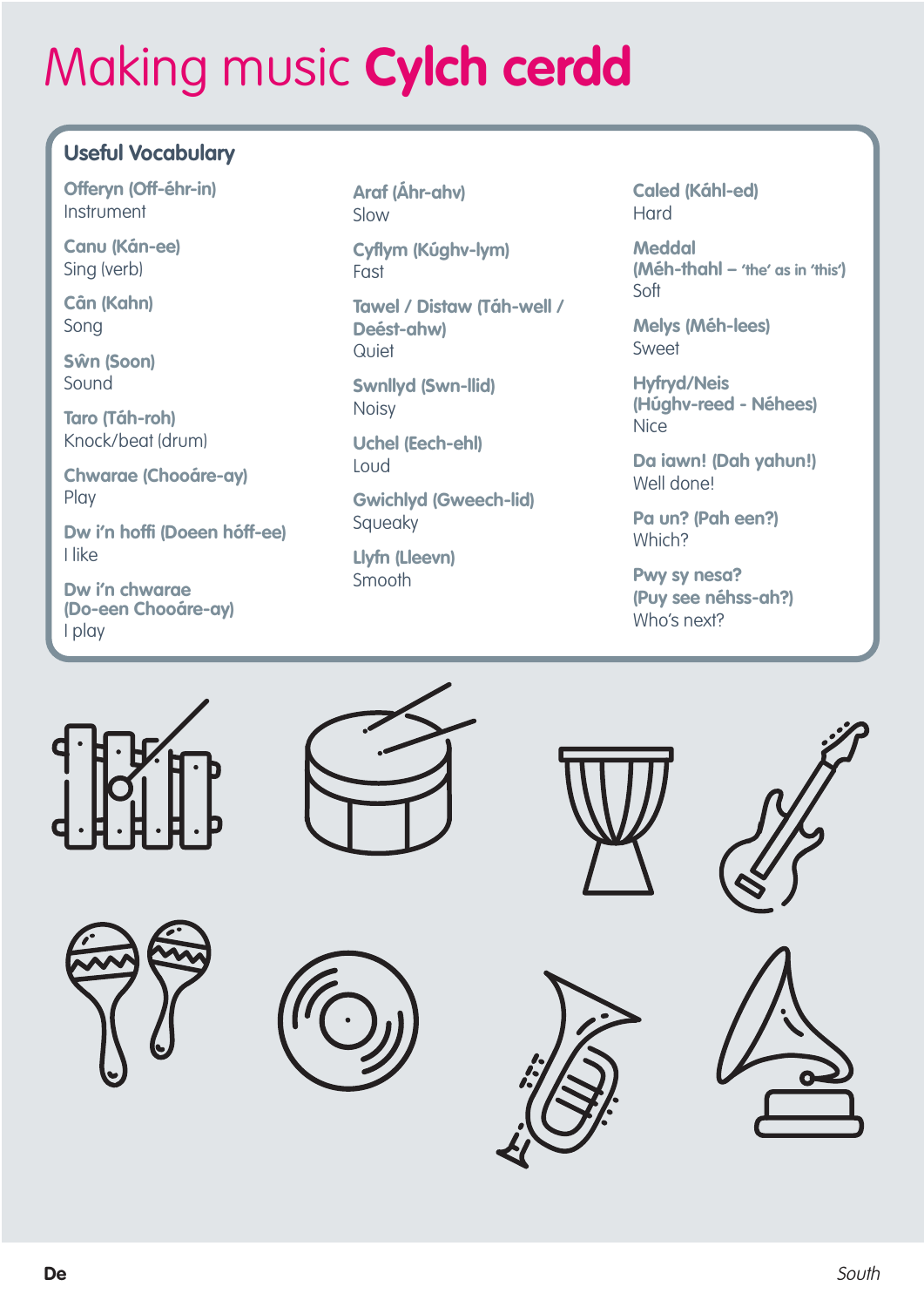### **Names of common instruments:**

**piano (peeahn-oh)** Piano

**allweddell (ahll-wéth-ehll – 'th' as is 'this')** Keyboard

**gitâr (guee-táhr)** Guitar

**gitâr fâs (guee-táhr – váhs)** Bass guitar

**gitâr drydan (guee-táhr dréd-ahn)** Electric guitar

**banjo (báhn-joh)** Banjo

**mandolin (mahn-doh-lín)** Mandolin

**iwcalili (eew-kahl-eé-lee)** Ukulele

**clychau (klúgh-chay)** Bells

**ffidil (féed-eel)** Violin

**fiola (vee-óh-lah)** Viola

**sielo (cheél-oh)** Cello

**bâs dwbl (bahss doó-bull)** Double Bass

**telyn (tél-in) Harp** 

**ffliwt (fleewt) Flute clarinét (clahr-in-éht)** Clarinet **obo (óh-boh)**

Oboe

**Melys (Méh-lees)** Sweet

**Basŵn (bah-sóon)** Basoon

**corn (kóhrn)** Horn

**corn Ffrengig (kóhrn ffréhng-eeg)** French Horn

**trwmped (tróóm-pehd) Trumpet** 

**trombôn (trohm- bóhne)** Trombone

**tiwba (téew-bah)** Tuba

**drwm (droom)** Drum

**drymiau (drúghm-eeay)** Drums

**seiloffon (sáy-loh-ffohn)** Xylophone

**recorder (reh-kóhr-dehr)** Recorder

**chwiban tun (chwée-bahn tin)** Penny whistle

**sacsoffon (sáhks-oh-ffohn)** Saxophone

**tambwrîn (tahm-boo-réen) Tambourine** 

**triongl (tree-óngl) Triangle**